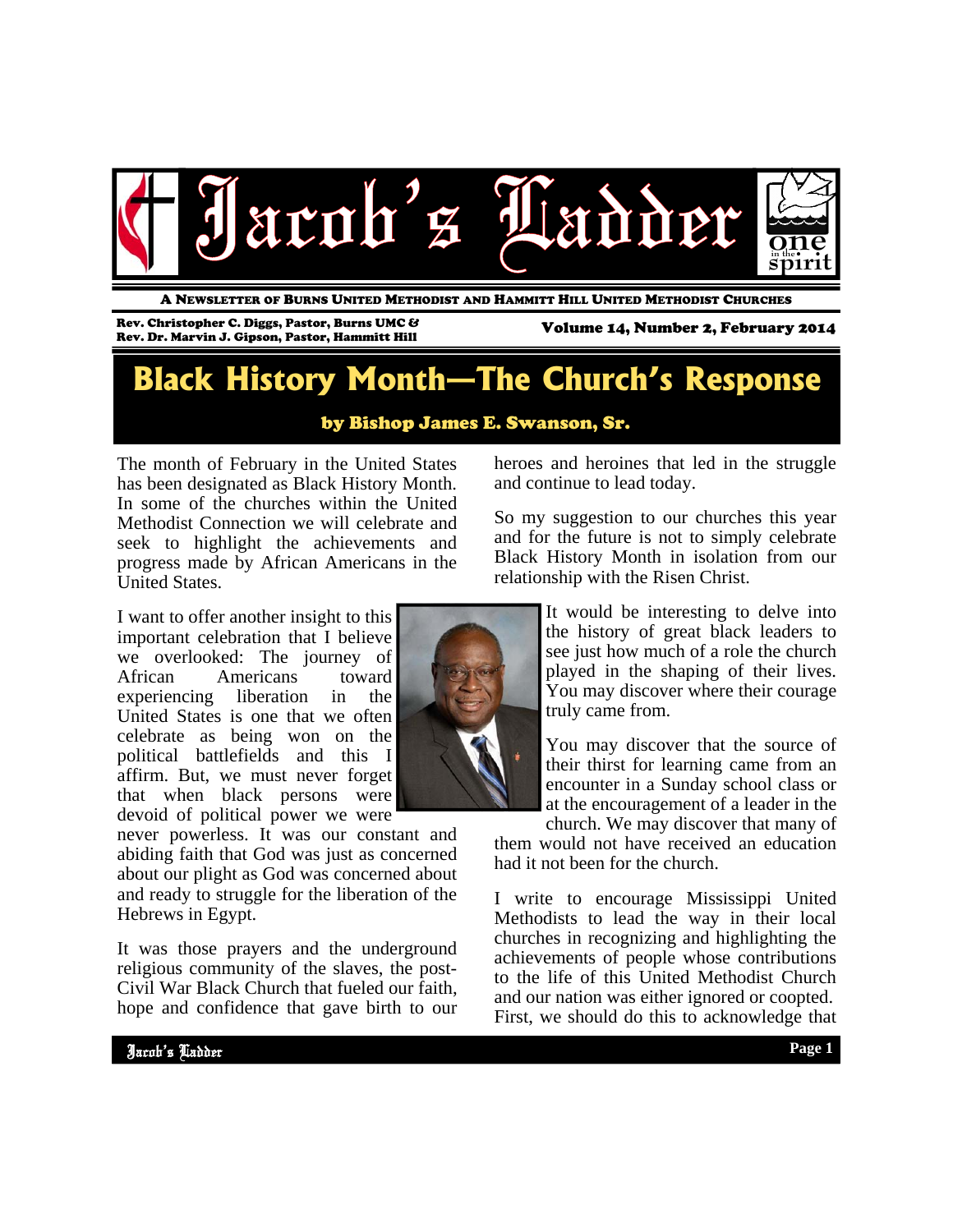our Christian journey is not devoid of contributions from African Americans. We are aware that Simon of Cyrene, the man compelled to carry the cross of Jesus was of African descent and that the first to be baptized by a lay preacher was the Ethiopian Eunuch. The great Methodist orator Harry Hoosier traveled with Francis Asbury and many times the people preferred to hear Hoosier preach rather than Asbury. This is not to say that others were not a part but to affirm the contributions and presence of those of African birth.

Second, the church needs to correct the mistakes of our past when we treated African Americans as second-class citizens at best and inconsequential at worst within the life of the Christian community. This month provides The United Methodist Church with an excellent opportunity to practice in our actions what we declare with our lips that in Christ there is no east or west, no male or female, no bond or free but that we are all one in Christ Jesus. It is important to us that people do not mistake where we stand on the issue of people of color.

Third, we need to set the agenda for our future as a church that is open to leadership being given by church needs to lead the world in being like-minded. I realize with much sadness that there is not a universal acceptance of a vision of openness to African American persons within our world and even sadder sometimes even within our churches but we are called to share this vision regardless. The vision is deeply rooted in God's vision for humanity as written to us by John.

"After this I looked and there before me was a great multitude that no one could count, from every nation, tribe, people, and language, standing before the throne and in front of the Lamb. They were wearing white robes and were holding palm branches in their hands. And they cried out in a loud voice: 'Salvation belongs to our God, who sits on the throne, and to the lamb.'"

Mississippi Annual Conference, let's lead the way in making this happen.

## **Black History Month at Burns UMC Began with a Lecture on The Emancipation Proclamation**

Burns United Methodist Church kicked off its Black History Month Celebration with a lecture on The Emancipation Proclamation on Sunday, February 2, 2014. The guest lecturer for the occasion was Justin Isaac Rogers, a Doctorial Student in the Department of History at the University of Mississippi. Rogers was raised in North Carolina and received his B.A. in History

and Political Science from North Carolina State University in 2009. He developed the "Slavery" Exhibit at the Burns-Belfry Museum and Multi-Cultural Center.

The program was coordinated by INTEL 1.<br>Franklin. Everyone was given a copy of the The program was coordinated by Niler P. Emancipation Proclamation suitable for framing. Pizza & refreshments were served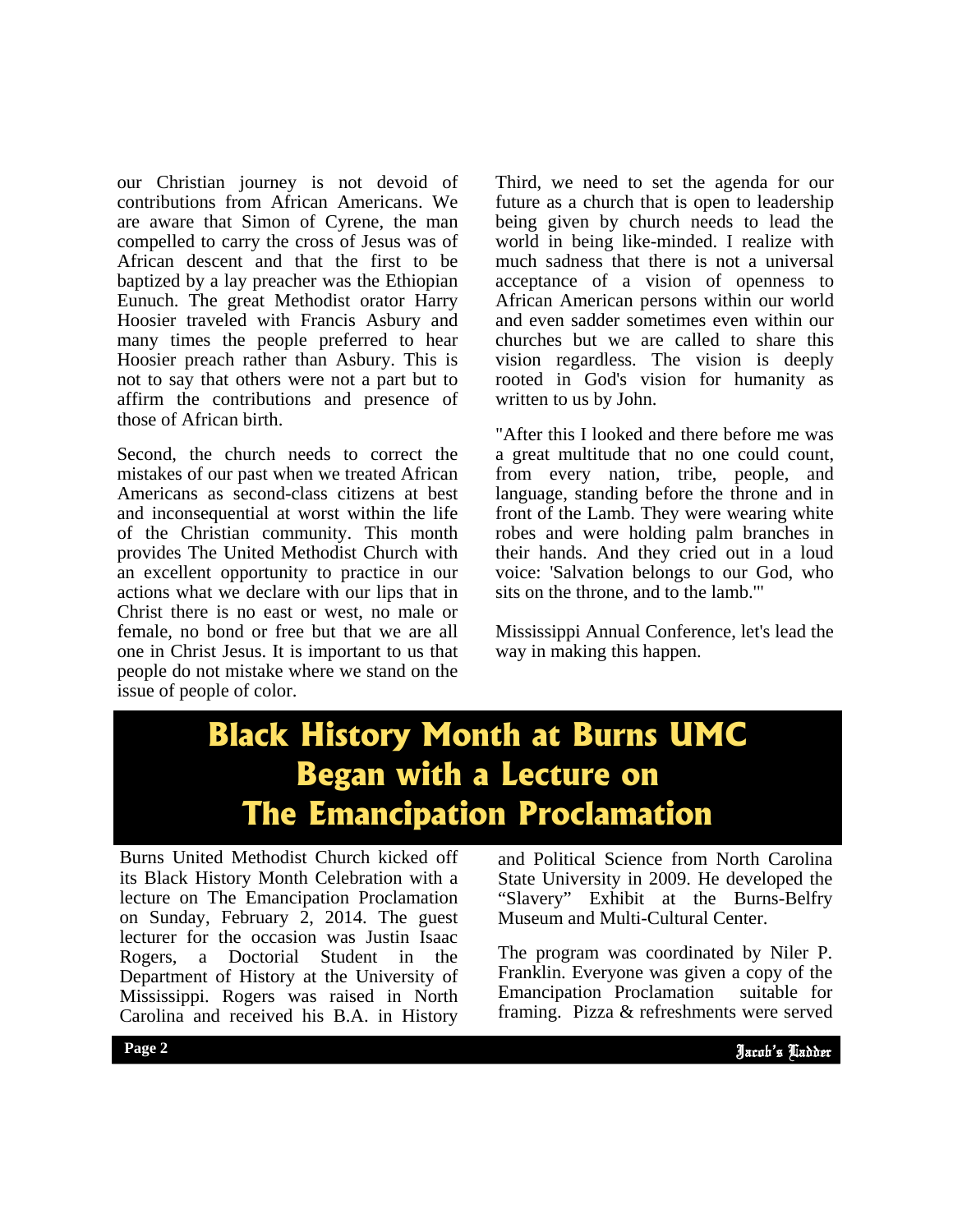afterwards. Pictured below, a Certificate of Appreciation was presented to Rogers (3rd

from left) by Rev. Marvin Gipson, Pastor Christopher C. Diggs and Niler .



### **Pulpit Switch Advances Racial and Christian Harmony**



Rev. Chris Diggs, pastor of Burns UMC, the oldest African-American Church in Lafayette County, will fill the pulpit at Oxford-University UMC on Sunday, February 16, 2014. On the same Sunday,

Rev. Claire Dobbs, associate pastor of Oxford-University UMC, will assume morning pulpit duties at Burns.

The exchange was initiated by Rev. Diggs, but is a continuation of a the intentional connections between the two churches that has been ongoing.

"Initially, I approached Claire about preaching at my church during Black History month," Pastor Diggs said. "I wanted her to preach to my congregation based on her personal and professional experiences dealing with this subject. In turn, I agreed to share with OUUMC during

Jacob's Ladder Page 2 **Page 3 Page 3** Jacob's Ladder